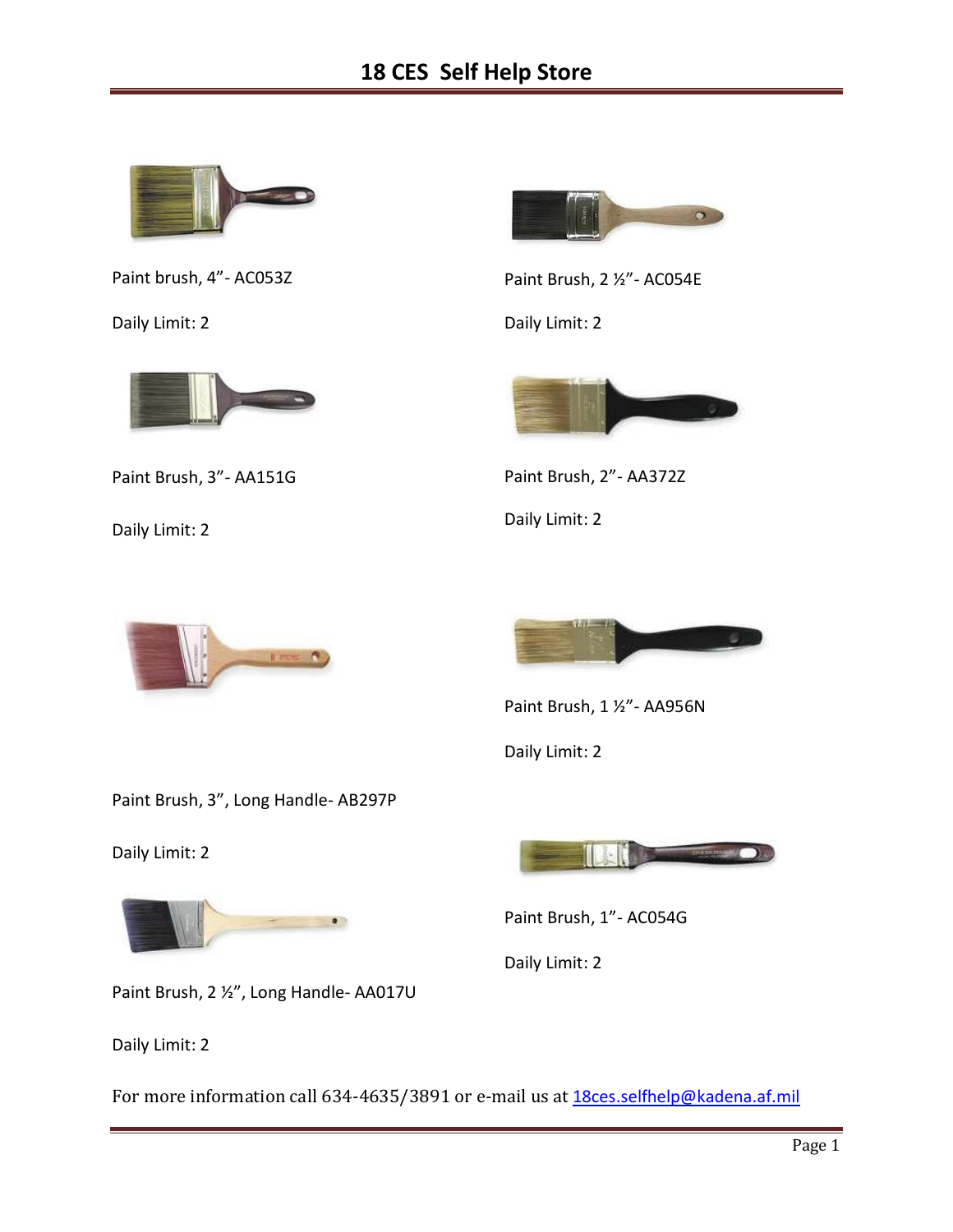

Paint Brush, Detail- AB343Y



Paint Roller, 6"- AC680A

Daily Limit: 2



Daily Limit: 2

Paint Brush, Trim- AC033J

Daily Limit: 2



Paint Roller, 7"- AA497H

Daily Limit: 2



Replacement Roller, Thick, 9"- AB181Q

Daily Limit: 2

For more information call 634-4635/3891 or e-mail us at 18ces.selfhelp@kadena.af.mil



Paint Roller, 9"- AC119L

Daily Limit: 2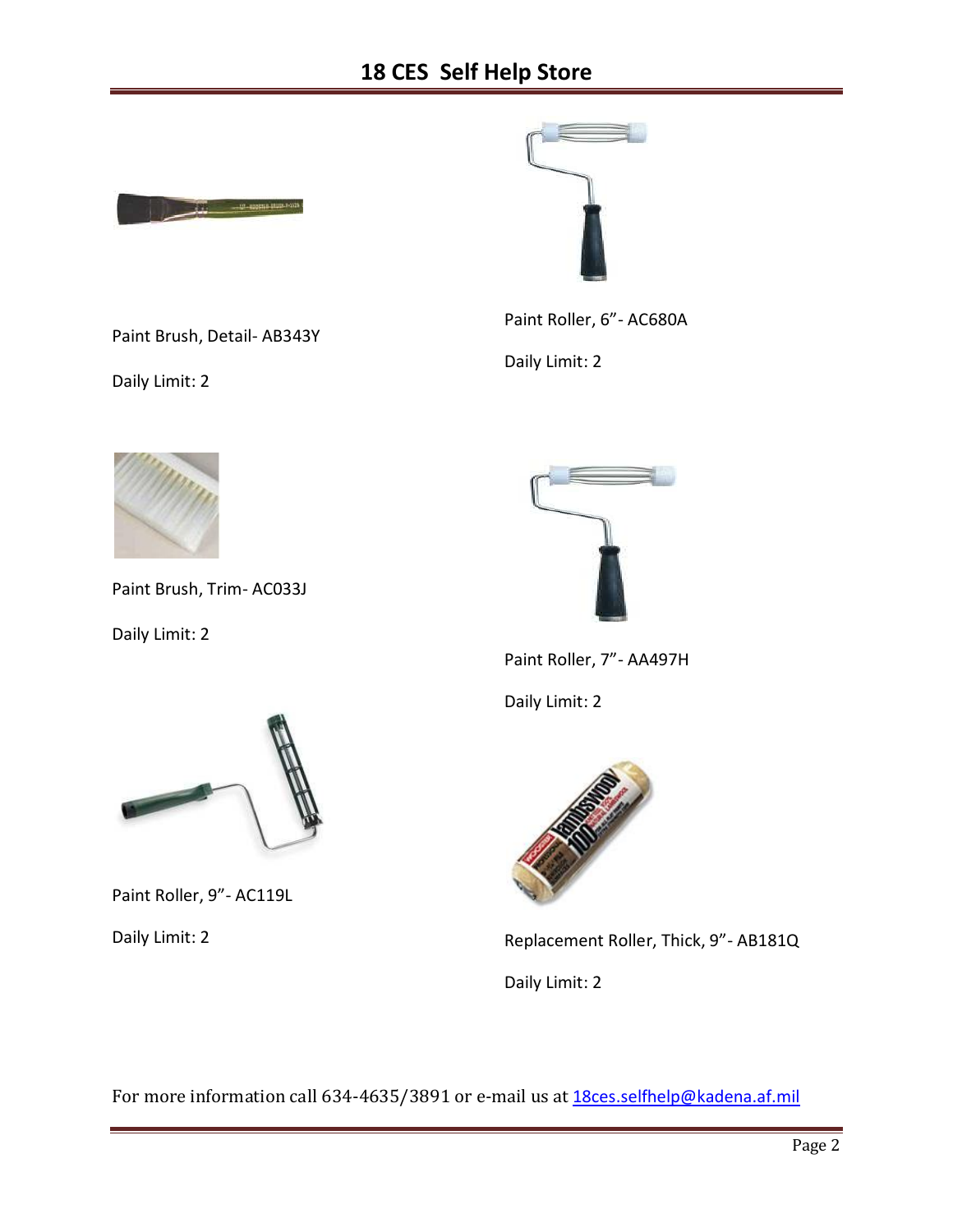

Replacement Roller, Thin, 6"- AC680B

Daily Limit: 2



Tack Cloth- AC002Q

Daily Limit: 2



Replacement Texture Roller, 9"- AC688H

Daily Limit: 2



Paint Pan Roller Kit- AB180K

Daily Limit: 2



Paint Pan, Metal- AB181R

For more information call 634-4635/3891 or e-mail us at 18ces.selfhelp@kadena.af.mil Daily Limit: 2



Wall Repair Patch Kit, Large Job- AC691M Daily Limit: 2



Wall Repair Patch Kit, Small Job- AC691I

Daily Limit: 2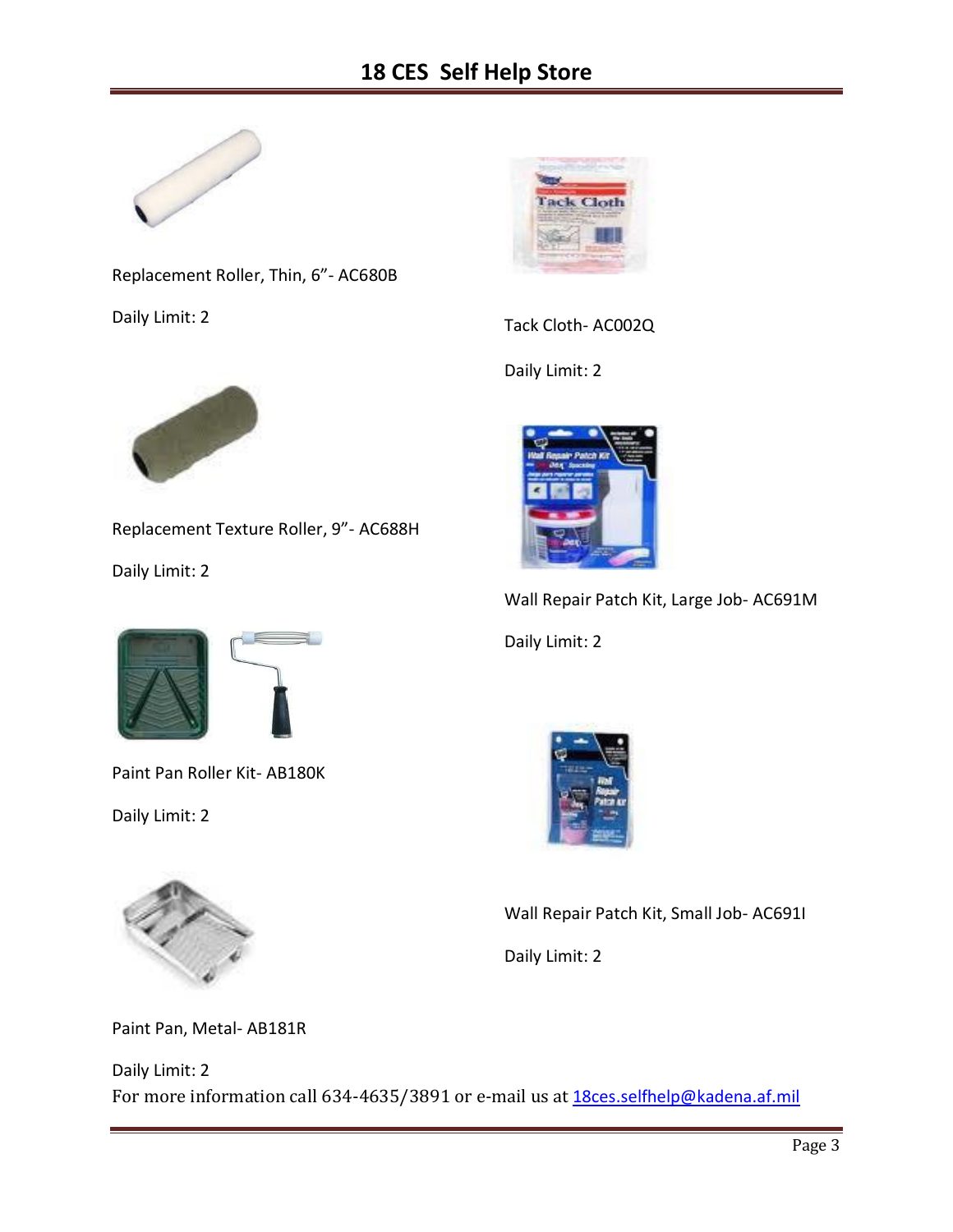## **18 CES Self Help Store**



Drop Cloths, Plastic, 3- pack- AB251I

Daily Limit: 2



Wet Sanding Paper, 150 grit- AC032Q

Daily Limit: 2



Painter Tape, Low Tack, 34 "- AC037J

Daily Limit: 2



Wet Sanding Paper, 250 grit- AB373M

Daily Limit: 2



Sandpaper, Drywall Grande, 50 grit- AB373K

Daily Limit: 2



3 1/2" Rounded Edge Butt Hinge, Brass Removable Pin- AC491B

Daily Limit: 2



Wet Sanding Paper, 80 grit- AC690B

Daily Limit: 2

For more information call 634-4635/3891 or e-mail us at 18ces.selfhelp@kadena.af.mil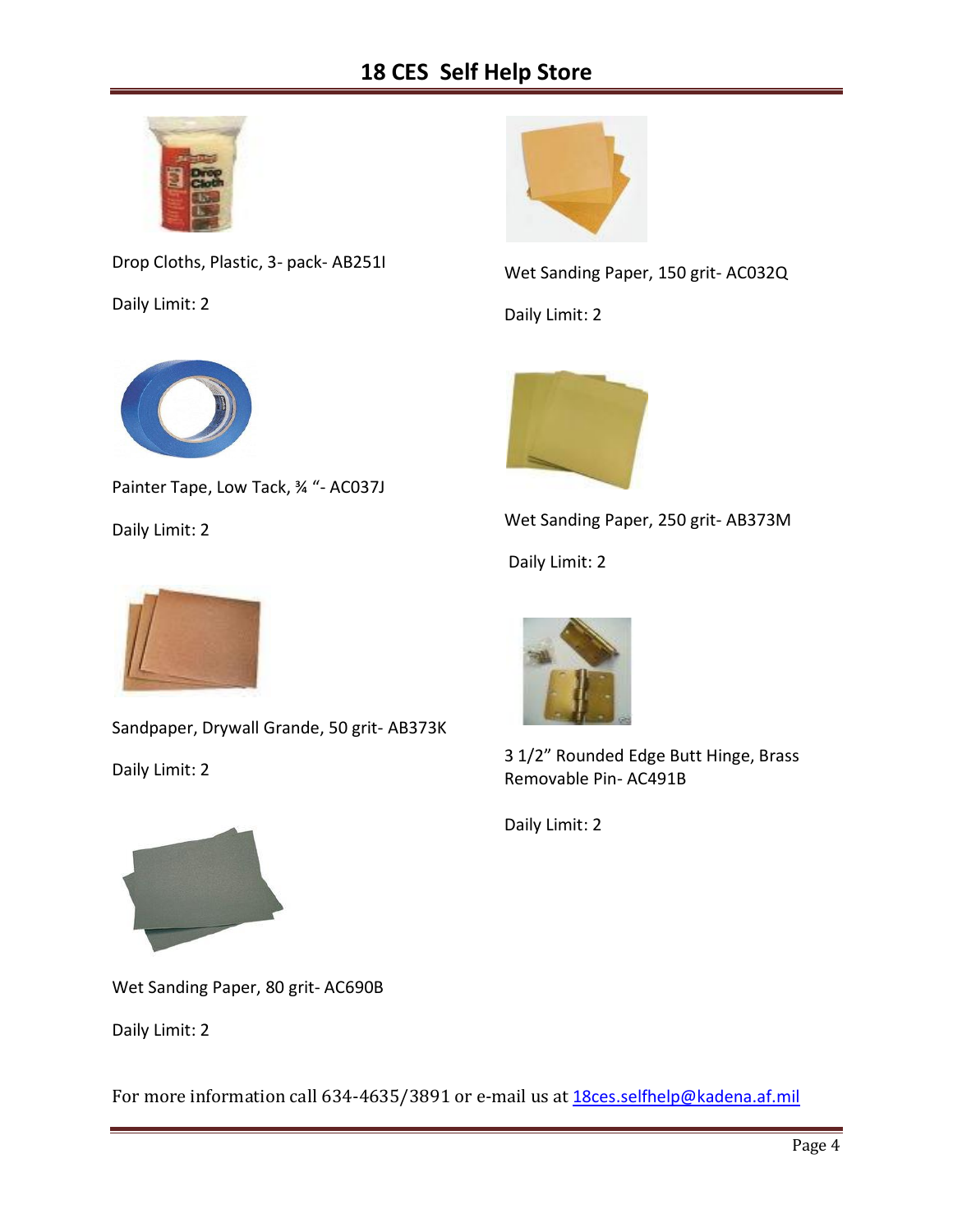## **18 CES Self Help Store**



Toilet Seat, White-AC195L

Daily Limit: 2



Replacement Water Filter, 2 pack- AC653F

Daily Limit: 2



Safety Hasp, 4 ½"- AC541T

Daily Limit: 2



Replacement Water Filter- AA594K

Daily Limit: 2



Plunger, High Force- AC006V

Daily Limit: 2



(Floor) Buffing Pad, White- AC254B

Daily Limit: 4



Stove Pan, 6"- AC689Z

Daily Limit: 2

For more information call 634-4635/3891 or e-mail us at 18ces.selfhelp@kadena.af.mil